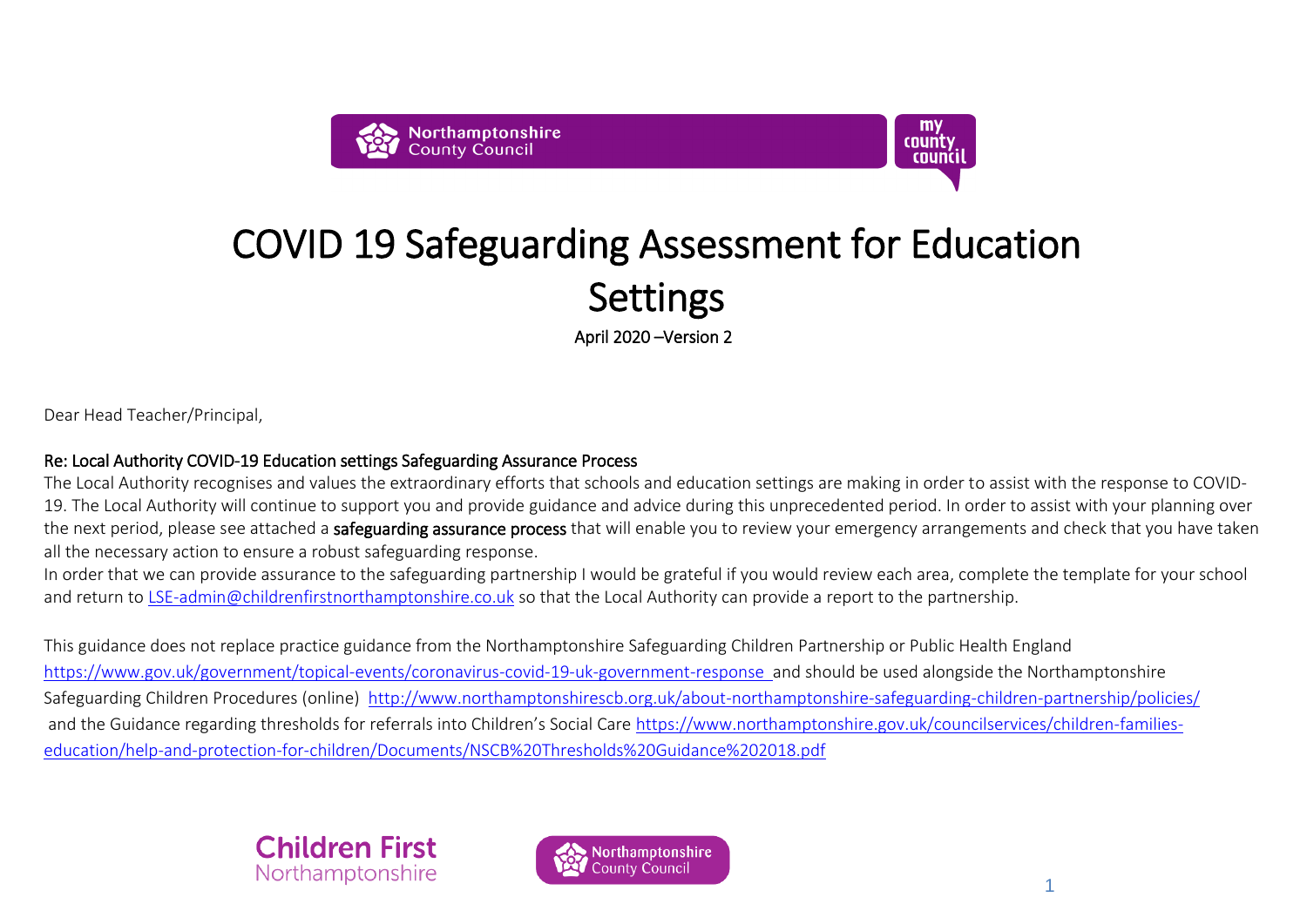Keeping Children safe in Education 2019 and Corona virus addendum Coronavirus (COVID-19): safeguarding in schools, colleges and other providers dated 27-3- 2020<https://www.gov.uk/government/publications/keeping-children-safe-in-education--2>[https://www.gov.uk/government/publications/covid-19-safeguarding](https://www.gov.uk/government/publications/covid-19-safeguarding-in-schools-colleges-and-other-providers)[in-schools-colleges-and-other-providers](https://www.gov.uk/government/publications/covid-19-safeguarding-in-schools-colleges-and-other-providers)

Education settings must be aware that this document should be subject to frequent review as new information and guidance is issued.

| Name of school                               |                                      |
|----------------------------------------------|--------------------------------------|
|                                              | Danesholme Infant Academy            |
| Name of Headteacher/Principal                | Mrs Carol May                        |
| Name of Designated Safeguarding Lead         | Mrs Carol May                        |
| Name of Deputy Designated Safeguarding Leads | Mrs Anita Intwala                    |
|                                              | Mrs Gemma Harris                     |
|                                              | Miss Rosey Sellars                   |
|                                              |                                      |
|                                              |                                      |
|                                              |                                      |
| Name of Designated Governor for Safeguarding | GAT Safeguarding Lead Wayne Oldfield |
| Date completed (DD MM YY)                    | 19.05.2020                           |



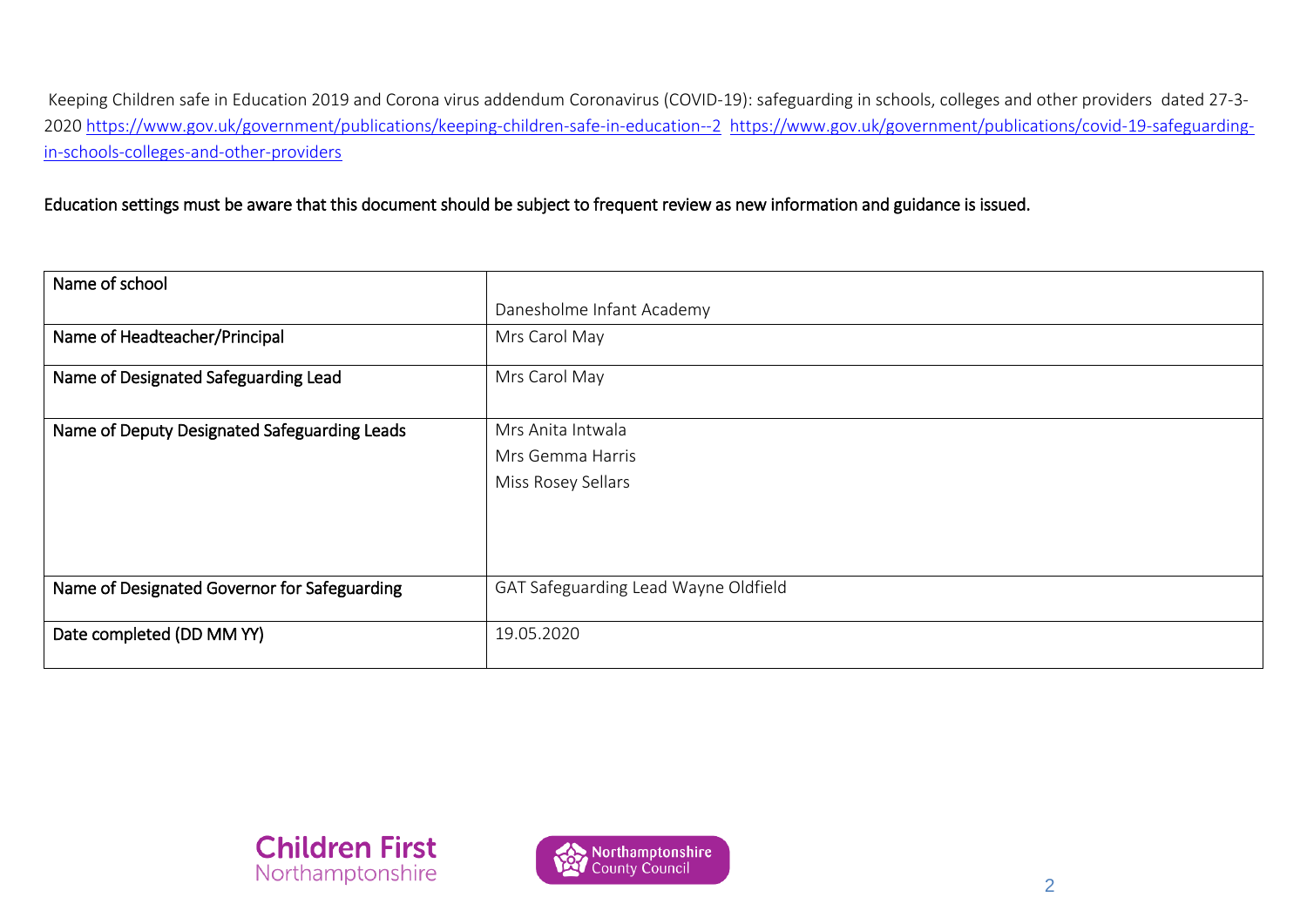| Areas to Consider:                                  | Guidance                                                                        | Confirmed in place date    |
|-----------------------------------------------------|---------------------------------------------------------------------------------|----------------------------|
|                                                     |                                                                                 | and notes                  |
| Are there arrangements in place for vulnerable      |                                                                                 | Yes from lockdown          |
| children and children of key workers?               |                                                                                 | March 20 <sup>th</sup> all |
|                                                     |                                                                                 | vulnerable children        |
|                                                     |                                                                                 | have regular phone         |
|                                                     |                                                                                 | contact                    |
| Have you identified and considered the individual   | Create a traffic light system to support you in identifying the most vulnerable | Yes from lockdown          |
| needs of vulnerable children and the children of    | children and consider individual needs on a case by case basis.                 | March 20 <sup>th</sup> all |
| key workers                                         |                                                                                 | vulnerable children        |
|                                                     | Consider the needs of pupils:                                                   | have regular phone         |
|                                                     | on multi-agency plans such as: CIN/CP plans                                     | contact.                   |
|                                                     | who have additional needs including mental health                               | DSLS have specific         |
|                                                     | who have vulnerable parents or carers over the age of 70 and/or with            | children to monitor and    |
|                                                     | physical or mental health issues                                                | we are liaising with       |
|                                                     | who are witnessing domestic abuse<br>$\blacksquare$                             | social workers, school     |
|                                                     | Low income families                                                             | nurse as needed            |
|                                                     |                                                                                 |                            |
|                                                     |                                                                                 |                            |
| Have you considered how the school plans to         | How many pupils in the school are considered to be vulnerable?                  | 12                         |
| continue to support pupils, including those who are |                                                                                 |                            |
| already self-isolating?                             | School closure / Self Isolation:                                                | RAs in place for start     |
|                                                     | Do high risk vulnerable pupils need an individual risk assessment and safety    | back school. All           |
|                                                     | plan to outline how school will continue to support these most vulnerable       | vulnerable are treated     |
|                                                     | pupils?                                                                         | individually with their    |



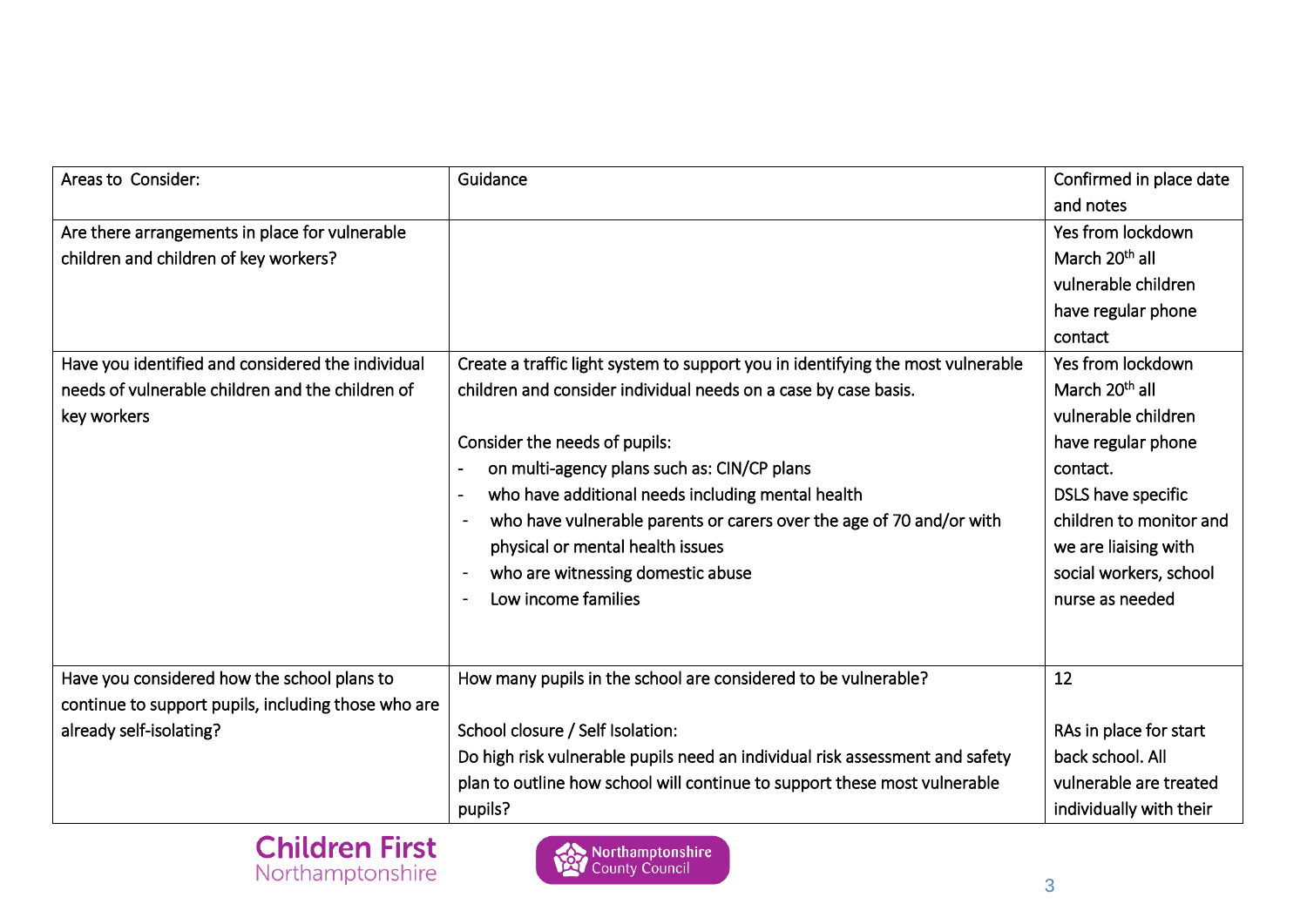|                                                                                                                                                                                                                                                                                                                              | Agree who will do this and by when<br>Does this highlight any additional or increased risk for this child?<br>If so what are the risk and what measures need to be put in place to<br>mitigate those risks?<br>Is there a need for any additional support, i.e. a regular contact with<br>school staff by telephone or skype?<br>How will the school manage any Operation Encompass notifications? | needs. DSLs have their<br>own children who they<br>monitor weekly. Class<br>teachers check in<br>regularly at least<br>fortnightly.                |
|------------------------------------------------------------------------------------------------------------------------------------------------------------------------------------------------------------------------------------------------------------------------------------------------------------------------------|----------------------------------------------------------------------------------------------------------------------------------------------------------------------------------------------------------------------------------------------------------------------------------------------------------------------------------------------------------------------------------------------------|----------------------------------------------------------------------------------------------------------------------------------------------------|
| How are you ensuring multi-agency colleagues are<br>updated when children on multi-agency plans,<br>including CP and CIN, are self-isolating?<br>Multi-agency colleagues, including Social work and<br>Early Help teams, are fully updated to enable them<br>to consider whether further plans need to be put<br>into place. | Continue to consult with appropriate agencies if unsure about the needs of<br>individual children or families.<br>Are all of the current professionals aware of the risks/ current situation?<br>If not, agree who will do this and by when.                                                                                                                                                       | Social workers in<br>contact with CP plan<br>and school nurse in<br>contact weekly. GAT<br>safeguarding team in<br>contact with DSLs<br>regularly. |
| Ensure that multiagency meetings, such as Child<br>Protection Conferences, continue to be attended,                                                                                                                                                                                                                          | Are there any upcoming Child Protection Conferences or Child in Need<br>Meetings?                                                                                                                                                                                                                                                                                                                  | Yes<br>DSLs are attending via                                                                                                                      |
| either in person or by skype, in addition to sending                                                                                                                                                                                                                                                                         |                                                                                                                                                                                                                                                                                                                                                                                                    | Skype and sending                                                                                                                                  |
| in a report.                                                                                                                                                                                                                                                                                                                 | If so, who is attending? If no one is attending, contact the social worker,                                                                                                                                                                                                                                                                                                                        | written reports by                                                                                                                                 |
|                                                                                                                                                                                                                                                                                                                              | explore what are the alternatives, can you attend by skype or send a report?                                                                                                                                                                                                                                                                                                                       | email.                                                                                                                                             |
| There is a Designated Safeguarding Lead                                                                                                                                                                                                                                                                                      | If no current professional involvement, does any other agency or professional                                                                                                                                                                                                                                                                                                                      | Yes-clear on website.                                                                                                                              |
| contactable at all times during the school day and                                                                                                                                                                                                                                                                           | need to be aware of the current situation? If so who?                                                                                                                                                                                                                                                                                                                                              |                                                                                                                                                    |
| that contact details are well publicised so that                                                                                                                                                                                                                                                                             |                                                                                                                                                                                                                                                                                                                                                                                                    |                                                                                                                                                    |



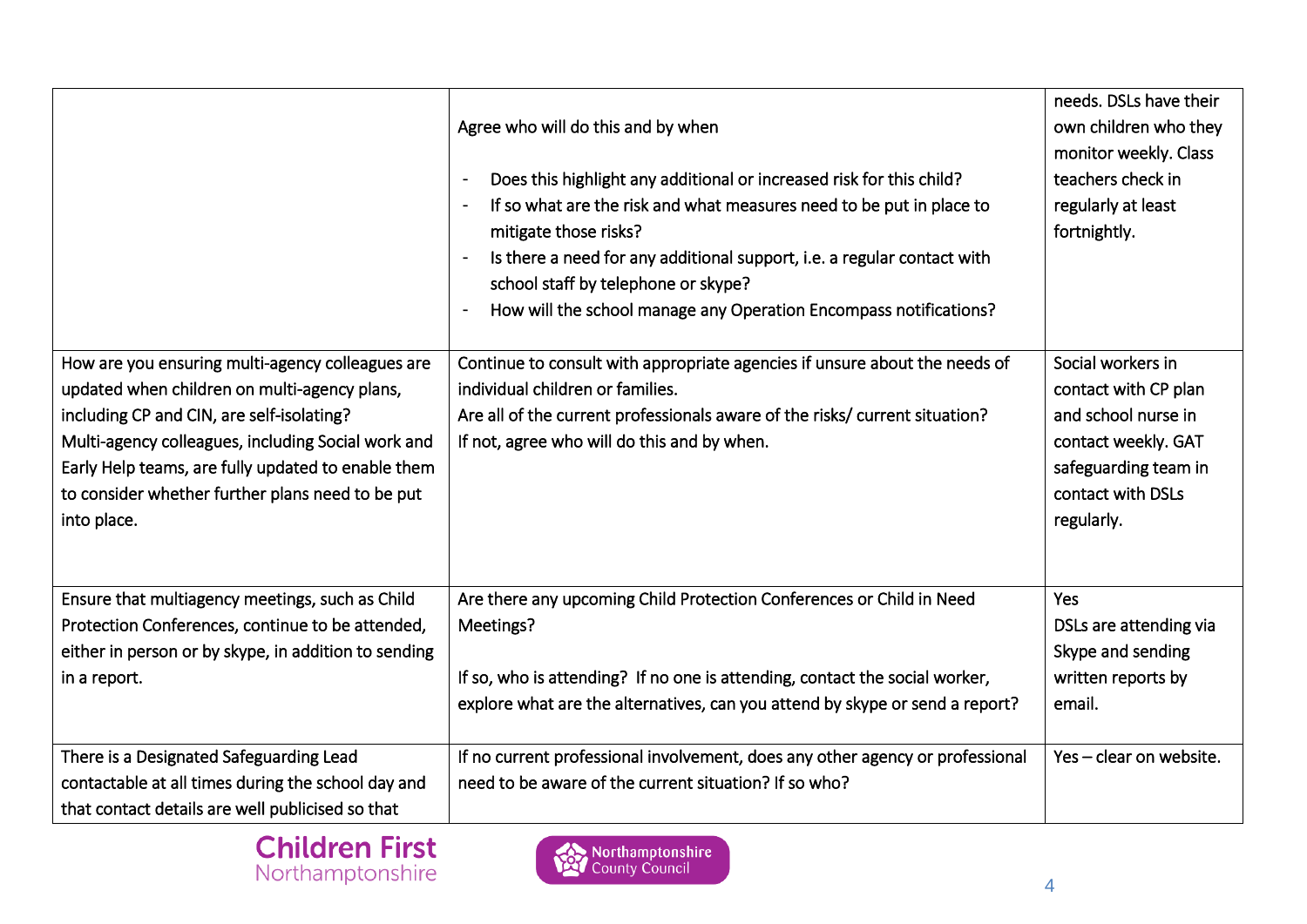| parents or professionals can contact the DSL in the                                                                                       | Agree who will do this and by when.                                                                        |                                                 |
|-------------------------------------------------------------------------------------------------------------------------------------------|------------------------------------------------------------------------------------------------------------|-------------------------------------------------|
| event of an emergency, such as a S.47 enquiry.                                                                                            | Do vulnerable children and their families know who to contact if issues arise?                             |                                                 |
|                                                                                                                                           | Agree who will do this and by when.                                                                        |                                                 |
|                                                                                                                                           | There is a clear answerphone message for when the DSL phone is not in use                                  |                                                 |
|                                                                                                                                           | (eg out of hours) directing the caller to Front Door or Police with any<br>immediate safeguarding concerns |                                                 |
| Is a DSL to be available at all times during school                                                                                       | Are parents aware of emergency contact numbers for the school and key                                      | Yes a newsletter was                            |
| hours?                                                                                                                                    | safeguarding agencies such as ICS and the Police?                                                          | sent out at the                                 |
| Do you have a rota system and contact details to                                                                                          | Do you have guidance on safeguarding available to parents on your website?                                 | beginning of lock down                          |
| ensure the DSL can be contacted in an emergency?                                                                                          |                                                                                                            | to share safeguarding                           |
| Ensure there is a deputy available to step in if                                                                                          | Does the school safeguarding information clearly identify who the Designated                               | agencies, plus welfare                          |
| required.                                                                                                                                 | Safeguarding Lead(s) are and how to contact them?                                                          | support.                                        |
| Are emergency contact numbers available to the<br>local authority for use in cases of emergency by<br>Children's Services and the Police? | Agree who is responsible for ensuring LA have up to date emergency contact<br>details?                     | DSLs information is all<br>available on website |
|                                                                                                                                           | Is there a contact number/email address available on school website?                                       |                                                 |
|                                                                                                                                           |                                                                                                            |                                                 |
| If work is being sent home, provide guidance to                                                                                           | Is there an increased risk to any child in terms of online safety?                                         | Online safety has been                          |
| parents on additional safeguarding and Online                                                                                             |                                                                                                            | shared with parents via                         |
| Safety considerations.                                                                                                                    | Do parents have an understanding of how to keep their children safe<br>$\bullet$                           | newsletters, work with                          |
|                                                                                                                                           | online?                                                                                                    | children whilst using                           |
|                                                                                                                                           | Do parents/carers know who to contact if they are concerned about<br>$\bullet$                             | Teams and was included                          |
|                                                                                                                                           | something which happens online at home?                                                                    |                                                 |

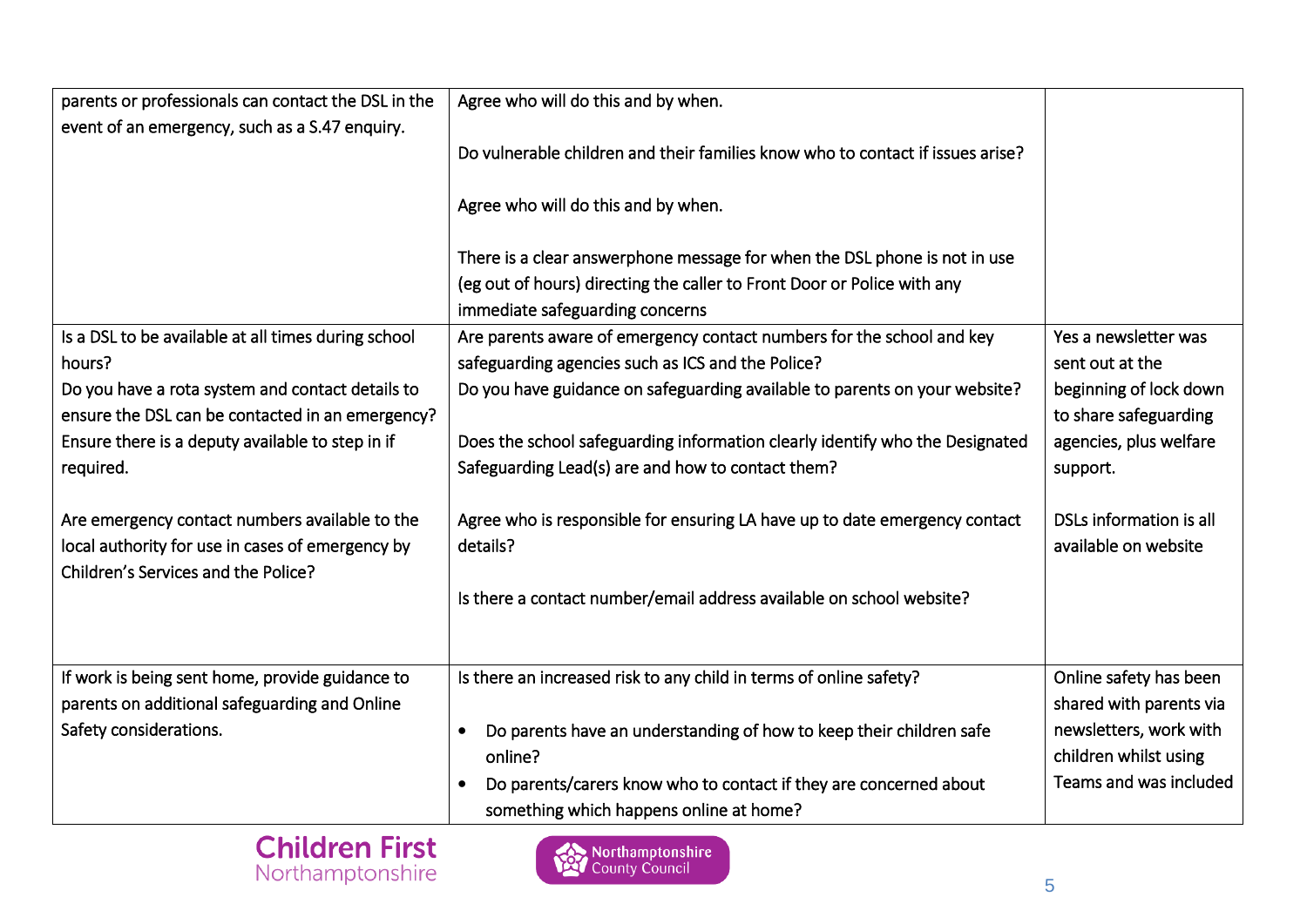|                                                                                                                                                  | Is there a policy relating to the safe use of mobile phones, cameras and<br>$\bullet$<br>other internet enable devices/technology?<br>Do you have useful safeguarding guidance available to parents on your<br>website?<br>Agree who will be responsible for updating information on the school website<br>and ensuring information is distributed to parents appropriately. | in lessons prior to lock<br>down.<br>Online safety<br>information is on the<br>website with all the<br>home learning<br>instructions for use.                                                                                                                                                                        |
|--------------------------------------------------------------------------------------------------------------------------------------------------|------------------------------------------------------------------------------------------------------------------------------------------------------------------------------------------------------------------------------------------------------------------------------------------------------------------------------------------------------------------------------|----------------------------------------------------------------------------------------------------------------------------------------------------------------------------------------------------------------------------------------------------------------------------------------------------------------------|
| Have you considered how the school plans to<br>identify, report and support children who become<br>newly vulnerable whilst not attending school? | How many children are you concerned about who currently do not have social<br>care involvement?<br>School closure / Self Isolation:<br>How will you keep in contact with these children?<br>What procedures do you have in place to identify Hidden Harm (abuse and<br>neglect)?<br>What would be the schools response to suspected Hidden Harm?                             | $\overline{4}$<br>DSLs and class teachers<br>are in contact with<br>parents and children<br>regularly and a register<br>is kept for all to see who<br>has/hasn't answered<br>for others to follow up.<br>Any children who we<br>become concerned<br>about are discussed<br>with school nurse or<br>escalated to MASH |
| Data Protection / GDPR -<br>Are staff up to date with GDPR requirements and                                                                      | Can the school support parents to ensure that they have appropriate filters<br>and monitoring systems in place?                                                                                                                                                                                                                                                              | All online learning is<br>reached through the<br>school secure learning                                                                                                                                                                                                                                              |
| school policy expectations of their behaviour<br>online.                                                                                         | Agree who will take responsibility for this and by when                                                                                                                                                                                                                                                                                                                      | portal.                                                                                                                                                                                                                                                                                                              |



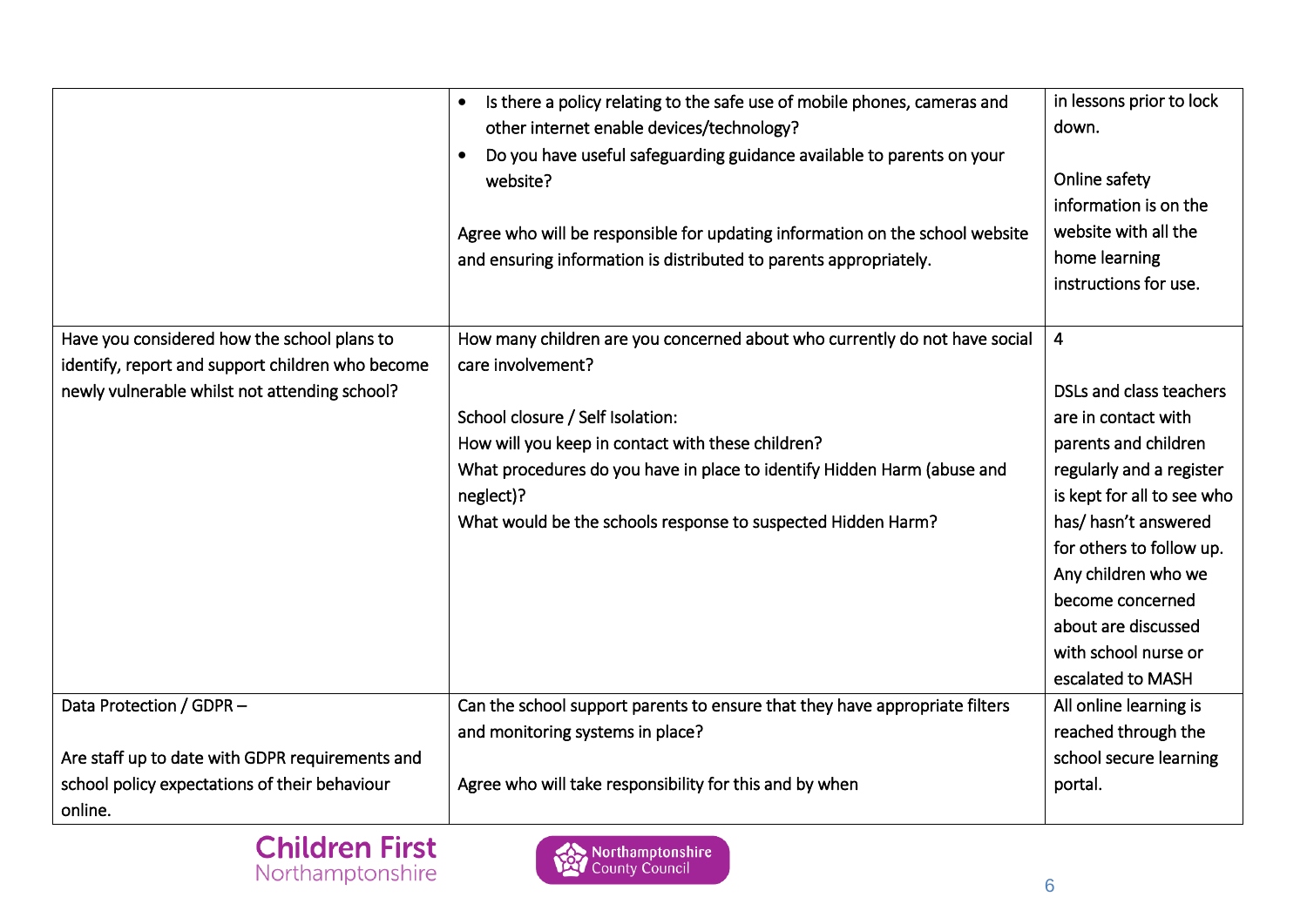| Advice should be sought from the schools DPO or  |                                                                               | Staff don't run live     |
|--------------------------------------------------|-------------------------------------------------------------------------------|--------------------------|
| have you sought guidance from Information        |                                                                               | lessons and only make    |
| <b>Commissioners Office</b>                      |                                                                               | contact with parents     |
|                                                  |                                                                               | through school admin     |
|                                                  |                                                                               | address.                 |
| <b>Updated Child protection Policy</b>           |                                                                               | All staff have seen the  |
| Have you added an addendum to your Child         |                                                                               | extras added to GAT      |
| Protection Policy that covers COVID-19 changes?  |                                                                               | safeguarding and all     |
|                                                  |                                                                               | staff have completed     |
|                                                  |                                                                               | extra training on Covid  |
|                                                  |                                                                               | and safeguarding         |
|                                                  |                                                                               | offered by Ambition      |
|                                                  |                                                                               | Institute.               |
| Has the governing body procedures and systems in | - DSL arrangements and support available to the DSL;                          | GAT safeguarding team    |
| place to ensure the impact of safeguarding       | - the procedure for raising safeguarding issues and concerns;                 | monitor CPOMS but are    |
| arrangements and policies currently in place?    | --any issues and concerns reported;                                           | in regular contact with  |
|                                                  | - how staff and volunteers are made aware of the current arrangements and     | DSLs. Always available   |
|                                                  | changes to policies/procedures and are kept up to date as they are revised;   | by a phone call to       |
| How are safeguarding arrangements being          | - the support given to staff and volunteers that takes into account increased | discuss matters further. |
| reported to the full governing body during this  | vulnerability and risk;                                                       |                          |
| period?                                          | the safeguards in place that prevent unsuitable people from gaining access to |                          |
|                                                  | children, and                                                                 |                          |
|                                                  | - the arrangements in place to keep children not physically attending the     |                          |
|                                                  | school or college safe, especially online, and how concerns about these       |                          |
|                                                  | children should be progressed.                                                |                          |
|                                                  |                                                                               |                          |
|                                                  |                                                                               |                          |
| <b>Additional Comment</b>                        |                                                                               |                          |